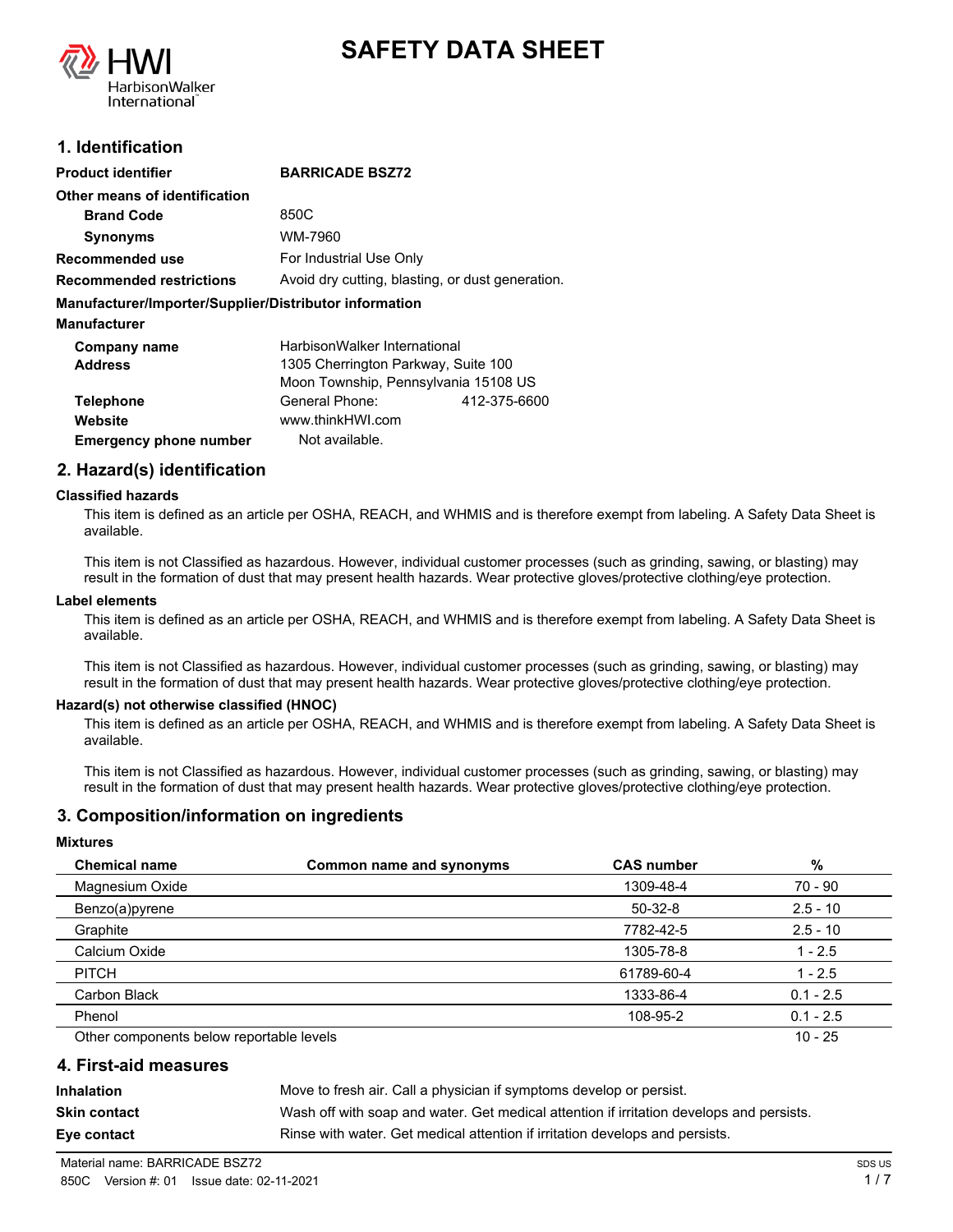| Ingestion                                                                        | Rinse mouth. Get medical attention if symptoms occur.                               |
|----------------------------------------------------------------------------------|-------------------------------------------------------------------------------------|
| <b>Most important</b><br>symptoms/effects, acute and<br>delayed                  | Direct contact with eyes may cause temporary irritation.                            |
| Indication of immediate<br>medical attention and special<br>treatment needed     | Treat symptomatically.                                                              |
| 5. Fire-fighting measures                                                        |                                                                                     |
| Suitable extinguishing media                                                     | Use fire-extinguishing media appropriate for surrounding materials.                 |
| Unsuitable extinguishing<br>media                                                | Not available.                                                                      |
| Specific hazards arising from<br>the chemical                                    | Not applicable.                                                                     |
| Special protective equipment<br>and precautions for firefighters                 | Not available.                                                                      |
| 6. Accidental release measures                                                   |                                                                                     |
| <b>Personal precautions,</b><br>protective equipment and<br>emergency procedures | Keep unnecessary personnel away. For personal protection, see section 8 of the SDS. |

| Methods and materials for        | Stop the flow of material, if this is without risk. Following product recovery, flush area with water. |
|----------------------------------|--------------------------------------------------------------------------------------------------------|
| containment and cleaning up      | For waste disposal, see section 13 of the SDS.                                                         |
| <b>Environmental precautions</b> | Avoid discharge into drains, water courses or onto the ground.                                         |

# **7. Handling and storage**

**Precautions for safe handling** Observe good industrial hygiene practices. **Conditions for safe storage,** Store away from incompatible materials (see Section 10 of the SDS). **including any incompatibilities**

### **8. Exposure controls/personal protection**

### **Occupational exposure limits**

#### **US. OSHA Table Z-1 Limits for Air Contaminants (29 CFR 1910.1000)**

| <b>Components</b>                         | <b>Type</b> | <b>Value</b>   | Form                 |
|-------------------------------------------|-------------|----------------|----------------------|
| Calcium Oxide (CAS<br>$1305 - 78 - 8$     | PEL         | $5$ mg/m $3$   |                      |
| Carbon Black (CAS<br>1333-86-4)           | PEL         | $3.5$ mg/m $3$ |                      |
| Graphite (CAS 7782-42-5)                  | PEL         | $5$ mg/m $3$   | Respirable fraction. |
|                                           |             | 15 mg/m3       | Total dust.          |
| Magnesium Oxide (CAS<br>$1309 - 48 - 4$ ) | PEL         | 15 mg/m3       | Total particulate.   |
| US. OSHA Table Z-3 (29 CFR 1910.1000)     |             |                |                      |
| <b>Components</b>                         | <b>Type</b> | <b>Value</b>   | Form                 |
| Graphite (CAS 7782-42-5)                  | TWA         | 15 mppcf       |                      |
| Magnesium Oxide (CAS<br>$1309 - 48 - 4$ ) | <b>TWA</b>  | $5$ mg/m $3$   | Respirable fraction. |
|                                           |             | 15 mg/m3       | Total dust.          |
|                                           |             | 50 mppcf       | Total dust.          |
|                                           |             | 15 mppcf       | Respirable fraction. |
| <b>US. ACGIH Threshold Limit Values</b>   |             |                |                      |
| <b>Components</b>                         | <b>Type</b> | <b>Value</b>   | Form                 |
| Calcium Oxide (CAS<br>$1305 - 78 - 8$     | <b>TWA</b>  | $2$ mg/m $3$   |                      |
| Carbon Black (CAS<br>1333-86-4)           | <b>TWA</b>  | $3$ mg/m $3$   | Inhalable fraction.  |
| Graphite (CAS 7782-42-5)                  | <b>TWA</b>  | $2$ mg/m $3$   | Respirable fraction. |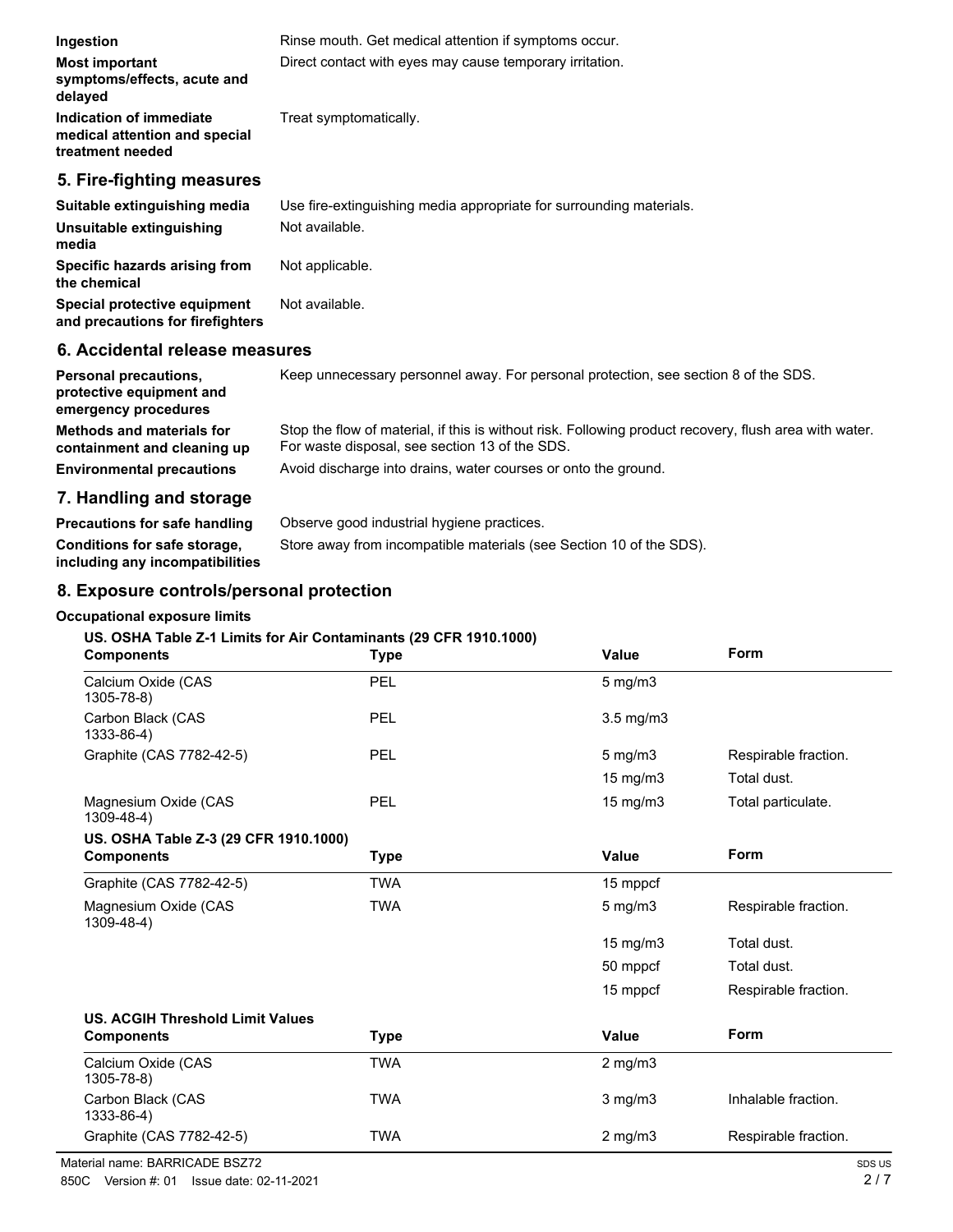| <b>US. ACGIH Threshold Limit Values</b><br><b>Components</b>          | <b>Type</b>                                                                                                                                                                                                                                                                                                                                                                                            |                                                               |                 | <b>Value</b>         | Form                                                                                                                                                                                                                                                                                                  |
|-----------------------------------------------------------------------|--------------------------------------------------------------------------------------------------------------------------------------------------------------------------------------------------------------------------------------------------------------------------------------------------------------------------------------------------------------------------------------------------------|---------------------------------------------------------------|-----------------|----------------------|-------------------------------------------------------------------------------------------------------------------------------------------------------------------------------------------------------------------------------------------------------------------------------------------------------|
| Magnesium Oxide (CAS<br>$1309 - 48 - 4$ )                             | <b>TWA</b>                                                                                                                                                                                                                                                                                                                                                                                             |                                                               |                 | 10 mg/m3             | Inhalable fraction.                                                                                                                                                                                                                                                                                   |
| US. NIOSH: Pocket Guide to Chemical Hazards<br><b>Components</b>      | <b>Type</b>                                                                                                                                                                                                                                                                                                                                                                                            |                                                               |                 | <b>Value</b>         | Form                                                                                                                                                                                                                                                                                                  |
| Calcium Oxide (CAS<br>$1305 - 78 - 8$                                 | <b>TWA</b>                                                                                                                                                                                                                                                                                                                                                                                             |                                                               |                 | $2$ mg/m $3$         |                                                                                                                                                                                                                                                                                                       |
| Carbon Black (CAS<br>1333-86-4)                                       | <b>TWA</b>                                                                                                                                                                                                                                                                                                                                                                                             |                                                               |                 | $0.1$ mg/m $3$       |                                                                                                                                                                                                                                                                                                       |
| Graphite (CAS 7782-42-5)                                              | <b>TWA</b>                                                                                                                                                                                                                                                                                                                                                                                             |                                                               |                 | $2.5 \text{ mg/m}$ 3 | Respirable.                                                                                                                                                                                                                                                                                           |
| <b>Biological limit values</b>                                        |                                                                                                                                                                                                                                                                                                                                                                                                        |                                                               |                 |                      |                                                                                                                                                                                                                                                                                                       |
| <b>ACGIH Biological Exposure Indices</b>                              |                                                                                                                                                                                                                                                                                                                                                                                                        |                                                               |                 |                      |                                                                                                                                                                                                                                                                                                       |
| <b>Components</b>                                                     | Value                                                                                                                                                                                                                                                                                                                                                                                                  | <b>Determinant</b>                                            | <b>Specimen</b> | <b>Sampling Time</b> |                                                                                                                                                                                                                                                                                                       |
| Benzo(a)pyrene (CAS<br>$50-32-8$                                      | $2.5 \mu g/l$                                                                                                                                                                                                                                                                                                                                                                                          | 1-Hydroxypyre<br>ne, with<br>hydrolysis<br>$(1-HP)$           | Urine           |                      |                                                                                                                                                                                                                                                                                                       |
| * - For sampling details, please see the source document.             |                                                                                                                                                                                                                                                                                                                                                                                                        |                                                               |                 |                      |                                                                                                                                                                                                                                                                                                       |
| <b>Exposure guidelines</b>                                            |                                                                                                                                                                                                                                                                                                                                                                                                        | formaldehyde, phenol and aromatic and/or aliphatic compounds. |                 |                      | The resin binder in this product was specifically engineered to have low toxicity, with minimal<br>free-phenol (less than 100ppm in this refractory product) and no free-formaldehyde. Under certain<br>conditions, thermal decomposition products may still include carbon monoxide, carbon dioxide, |
| Appropriate engineering<br>controls                                   | Good general ventilation (typically 10 air changes per hour) should be used. Ventilation rates<br>should be matched to conditions. If applicable, use process enclosures, local exhaust ventilation,<br>or other engineering controls to maintain airborne levels below recommended exposure limits. If<br>exposure limits have not been established, maintain airborne levels to an acceptable level. |                                                               |                 |                      |                                                                                                                                                                                                                                                                                                       |
| Individual protection measures, such as personal protective equipment |                                                                                                                                                                                                                                                                                                                                                                                                        |                                                               |                 |                      |                                                                                                                                                                                                                                                                                                       |
| <b>Eye/face protection</b>                                            |                                                                                                                                                                                                                                                                                                                                                                                                        | Wear safety glasses with side shields (or goggles).           |                 |                      |                                                                                                                                                                                                                                                                                                       |
| <b>Skin protection</b><br><b>Hand protection</b>                      |                                                                                                                                                                                                                                                                                                                                                                                                        | Wear appropriate chemical resistant gloves.                   |                 |                      |                                                                                                                                                                                                                                                                                                       |
| Other                                                                 | Wear suitable protective clothing.                                                                                                                                                                                                                                                                                                                                                                     |                                                               |                 |                      |                                                                                                                                                                                                                                                                                                       |
| <b>Respiratory protection</b>                                         | Use a NIOSH/MSHA approved respirator if there is a risk of exposure to dust/fume at levels<br>exceeding the exposure limits.                                                                                                                                                                                                                                                                           |                                                               |                 |                      |                                                                                                                                                                                                                                                                                                       |
| <b>Thermal hazards</b>                                                |                                                                                                                                                                                                                                                                                                                                                                                                        | Wear appropriate thermal protective clothing, when necessary. |                 |                      |                                                                                                                                                                                                                                                                                                       |
|                                                                       |                                                                                                                                                                                                                                                                                                                                                                                                        |                                                               |                 |                      |                                                                                                                                                                                                                                                                                                       |
| <b>General hygiene</b><br>considerations                              | equipment to remove contaminants.                                                                                                                                                                                                                                                                                                                                                                      |                                                               |                 |                      | Always observe good personal hygiene measures, such as washing after handling the material<br>and before eating, drinking, and/or smoking. Routinely wash work clothing and protective                                                                                                                |
| 9. Physical and chemical properties                                   |                                                                                                                                                                                                                                                                                                                                                                                                        |                                                               |                 |                      |                                                                                                                                                                                                                                                                                                       |
| Appearance                                                            |                                                                                                                                                                                                                                                                                                                                                                                                        |                                                               |                 |                      |                                                                                                                                                                                                                                                                                                       |
| <b>Physical state</b>                                                 | Solid.                                                                                                                                                                                                                                                                                                                                                                                                 |                                                               |                 |                      |                                                                                                                                                                                                                                                                                                       |
| $E_{\text{num}}$                                                      | <b>Drick or Cast Shano</b>                                                                                                                                                                                                                                                                                                                                                                             |                                                               |                 |                      |                                                                                                                                                                                                                                                                                                       |

| <b>ΓΙΙΥΘΙΦΑΙ ΘΙΑΙΘ</b>                     | oviiu.                     |
|--------------------------------------------|----------------------------|
| Form                                       | <b>Brick or Cast Shape</b> |
| Color                                      | Not available.             |
| Odor                                       | Not available.             |
| Odor threshold                             | Not available.             |
| рH                                         | Not available.             |
| Melting point/freezing point               | Not available.             |
| Initial boiling point and boiling<br>range | Not available.             |
| Flash point                                | Not available.             |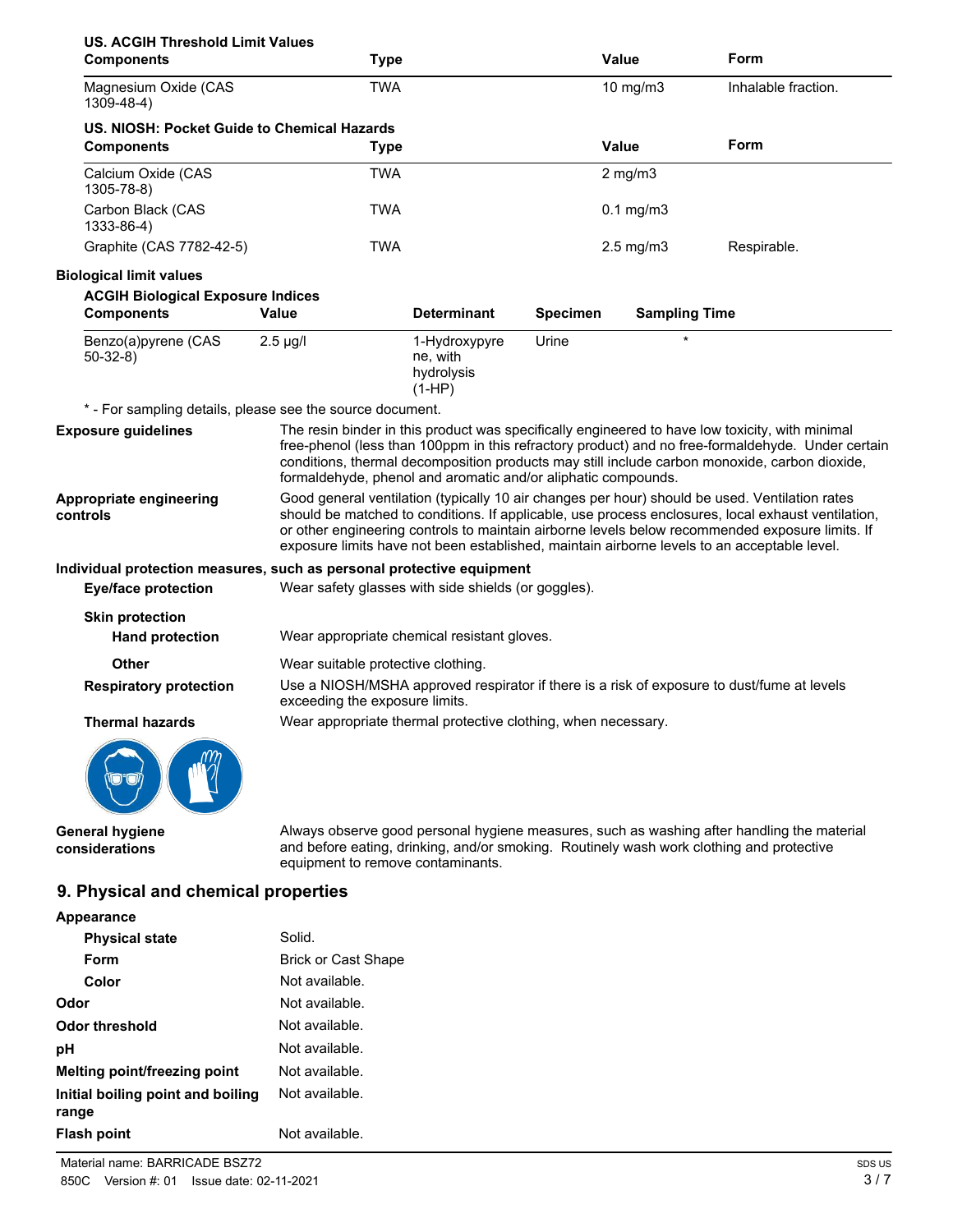| <b>Evaporation rate</b>                           | Not available.                                                                                                                                                                                                                                                                                                                                                                                                                                                                                                                                                                                                                                                                                                                                                                                                                                                                                                                                                                                                                                                                                                                                                                                                                                                                                         |
|---------------------------------------------------|--------------------------------------------------------------------------------------------------------------------------------------------------------------------------------------------------------------------------------------------------------------------------------------------------------------------------------------------------------------------------------------------------------------------------------------------------------------------------------------------------------------------------------------------------------------------------------------------------------------------------------------------------------------------------------------------------------------------------------------------------------------------------------------------------------------------------------------------------------------------------------------------------------------------------------------------------------------------------------------------------------------------------------------------------------------------------------------------------------------------------------------------------------------------------------------------------------------------------------------------------------------------------------------------------------|
| Flammability (solid, gas)                         | Not available.                                                                                                                                                                                                                                                                                                                                                                                                                                                                                                                                                                                                                                                                                                                                                                                                                                                                                                                                                                                                                                                                                                                                                                                                                                                                                         |
| Upper/lower flammability or explosive limits      |                                                                                                                                                                                                                                                                                                                                                                                                                                                                                                                                                                                                                                                                                                                                                                                                                                                                                                                                                                                                                                                                                                                                                                                                                                                                                                        |
| <b>Flammability limit - lower</b><br>(%)          | Not available.                                                                                                                                                                                                                                                                                                                                                                                                                                                                                                                                                                                                                                                                                                                                                                                                                                                                                                                                                                                                                                                                                                                                                                                                                                                                                         |
| <b>Flammability limit - upper</b><br>(%)          | Not available.                                                                                                                                                                                                                                                                                                                                                                                                                                                                                                                                                                                                                                                                                                                                                                                                                                                                                                                                                                                                                                                                                                                                                                                                                                                                                         |
| Explosive limit - lower (%)                       | Not available.                                                                                                                                                                                                                                                                                                                                                                                                                                                                                                                                                                                                                                                                                                                                                                                                                                                                                                                                                                                                                                                                                                                                                                                                                                                                                         |
| Explosive limit - upper (%)                       | Not available.                                                                                                                                                                                                                                                                                                                                                                                                                                                                                                                                                                                                                                                                                                                                                                                                                                                                                                                                                                                                                                                                                                                                                                                                                                                                                         |
| Vapor pressure                                    | Not available.                                                                                                                                                                                                                                                                                                                                                                                                                                                                                                                                                                                                                                                                                                                                                                                                                                                                                                                                                                                                                                                                                                                                                                                                                                                                                         |
| <b>Vapor density</b>                              | Not available.                                                                                                                                                                                                                                                                                                                                                                                                                                                                                                                                                                                                                                                                                                                                                                                                                                                                                                                                                                                                                                                                                                                                                                                                                                                                                         |
| <b>Relative density</b>                           | Not available.                                                                                                                                                                                                                                                                                                                                                                                                                                                                                                                                                                                                                                                                                                                                                                                                                                                                                                                                                                                                                                                                                                                                                                                                                                                                                         |
| Solubility(ies)                                   |                                                                                                                                                                                                                                                                                                                                                                                                                                                                                                                                                                                                                                                                                                                                                                                                                                                                                                                                                                                                                                                                                                                                                                                                                                                                                                        |
| <b>Solubility (water)</b>                         | Not available.                                                                                                                                                                                                                                                                                                                                                                                                                                                                                                                                                                                                                                                                                                                                                                                                                                                                                                                                                                                                                                                                                                                                                                                                                                                                                         |
| <b>Partition coefficient</b><br>(n-octanol/water) | Not available.                                                                                                                                                                                                                                                                                                                                                                                                                                                                                                                                                                                                                                                                                                                                                                                                                                                                                                                                                                                                                                                                                                                                                                                                                                                                                         |
| <b>Auto-ignition temperature</b>                  | Not available.                                                                                                                                                                                                                                                                                                                                                                                                                                                                                                                                                                                                                                                                                                                                                                                                                                                                                                                                                                                                                                                                                                                                                                                                                                                                                         |
| <b>Decomposition temperature</b>                  | Not available.                                                                                                                                                                                                                                                                                                                                                                                                                                                                                                                                                                                                                                                                                                                                                                                                                                                                                                                                                                                                                                                                                                                                                                                                                                                                                         |
| <b>Viscosity</b>                                  | Not available.                                                                                                                                                                                                                                                                                                                                                                                                                                                                                                                                                                                                                                                                                                                                                                                                                                                                                                                                                                                                                                                                                                                                                                                                                                                                                         |
| <b>Other information</b>                          |                                                                                                                                                                                                                                                                                                                                                                                                                                                                                                                                                                                                                                                                                                                                                                                                                                                                                                                                                                                                                                                                                                                                                                                                                                                                                                        |
| <b>Explosive properties</b>                       | Not explosive.                                                                                                                                                                                                                                                                                                                                                                                                                                                                                                                                                                                                                                                                                                                                                                                                                                                                                                                                                                                                                                                                                                                                                                                                                                                                                         |
| <b>Oxidizing properties</b>                       | Not oxidizing.                                                                                                                                                                                                                                                                                                                                                                                                                                                                                                                                                                                                                                                                                                                                                                                                                                                                                                                                                                                                                                                                                                                                                                                                                                                                                         |
| 10. Stability and reactivity                      |                                                                                                                                                                                                                                                                                                                                                                                                                                                                                                                                                                                                                                                                                                                                                                                                                                                                                                                                                                                                                                                                                                                                                                                                                                                                                                        |
| <b>Reactivity</b>                                 | The product is stable and non-reactive under normal conditions of use, storage and transport.                                                                                                                                                                                                                                                                                                                                                                                                                                                                                                                                                                                                                                                                                                                                                                                                                                                                                                                                                                                                                                                                                                                                                                                                          |
| <b>Chemical stability</b>                         | Material is stable under normal conditions.                                                                                                                                                                                                                                                                                                                                                                                                                                                                                                                                                                                                                                                                                                                                                                                                                                                                                                                                                                                                                                                                                                                                                                                                                                                            |
| <b>Possibility of hazardous</b><br>reactions      | No dangerous reaction known under conditions of normal use.                                                                                                                                                                                                                                                                                                                                                                                                                                                                                                                                                                                                                                                                                                                                                                                                                                                                                                                                                                                                                                                                                                                                                                                                                                            |
| <b>Conditions to avoid</b>                        | Contact with incompatible materials. Refractories containing crystalline silica may, after service,<br>contain more or less crystalline silica. Care must be taken to avoid and/or control dust from<br>demolition. If in doubt of the proper protection, seek advice from a safety professional.                                                                                                                                                                                                                                                                                                                                                                                                                                                                                                                                                                                                                                                                                                                                                                                                                                                                                                                                                                                                      |
|                                                   | The organic binder in this product falls into a class known as phenolic resin. Refractory products<br>using this type of binder are supplied in two forms, (1) shaped products such as brick and (2)<br>monolithics/specialties such as refractory plastics and rams. The hazards associated with<br>phenolic resin are different in the two forms. For pre-cured shapes (brick), the binder has been<br>reacted or polymerized by heat to its solid form prior to shipment. On decomposition by heating,<br>where there is sufficient air and heating rate, the gaseous products are mostly carbon dioxide and<br>water. Under low or limited oxygen supply, decomposition products during heat-up and early<br>service may include phenol, as well as aromatic and/or aliphatic derivatives. After a campaign in<br>service, this refractory product should be completely coked and in that condition the material for<br>disposal would be carbon and an inorganic oxide. During field installation of non-cured unshaped<br>products (monolithics), there is a possibility of exposure to trace amounts of phenol by skin contact<br>and inhalation. After the product has been heated to high temperatures in service, it will have<br>similar decomposition characteristics to pre-cured shapes. |
| Incompatible materials                            | Strong oxidizing agents.<br>Incompatibility is based strictly upon potential theoretical reactions between chemicals and may<br>not be specific to industrial application exposure.                                                                                                                                                                                                                                                                                                                                                                                                                                                                                                                                                                                                                                                                                                                                                                                                                                                                                                                                                                                                                                                                                                                    |
| <b>Hazardous decomposition</b><br>products        | No hazardous decomposition products are known.                                                                                                                                                                                                                                                                                                                                                                                                                                                                                                                                                                                                                                                                                                                                                                                                                                                                                                                                                                                                                                                                                                                                                                                                                                                         |
| 11. Toxicological information                     |                                                                                                                                                                                                                                                                                                                                                                                                                                                                                                                                                                                                                                                                                                                                                                                                                                                                                                                                                                                                                                                                                                                                                                                                                                                                                                        |
| Information on likely routes of exposure          |                                                                                                                                                                                                                                                                                                                                                                                                                                                                                                                                                                                                                                                                                                                                                                                                                                                                                                                                                                                                                                                                                                                                                                                                                                                                                                        |

| <b>Inhalation</b>   | No adverse effects due to inhalation are expected.       |
|---------------------|----------------------------------------------------------|
| <b>Skin contact</b> | No adverse effects due to skin contact are expected.     |
| Eye contact         | Direct contact with eyes may cause temporary irritation. |
| Ingestion           | Expected to be a low ingestion hazard.                   |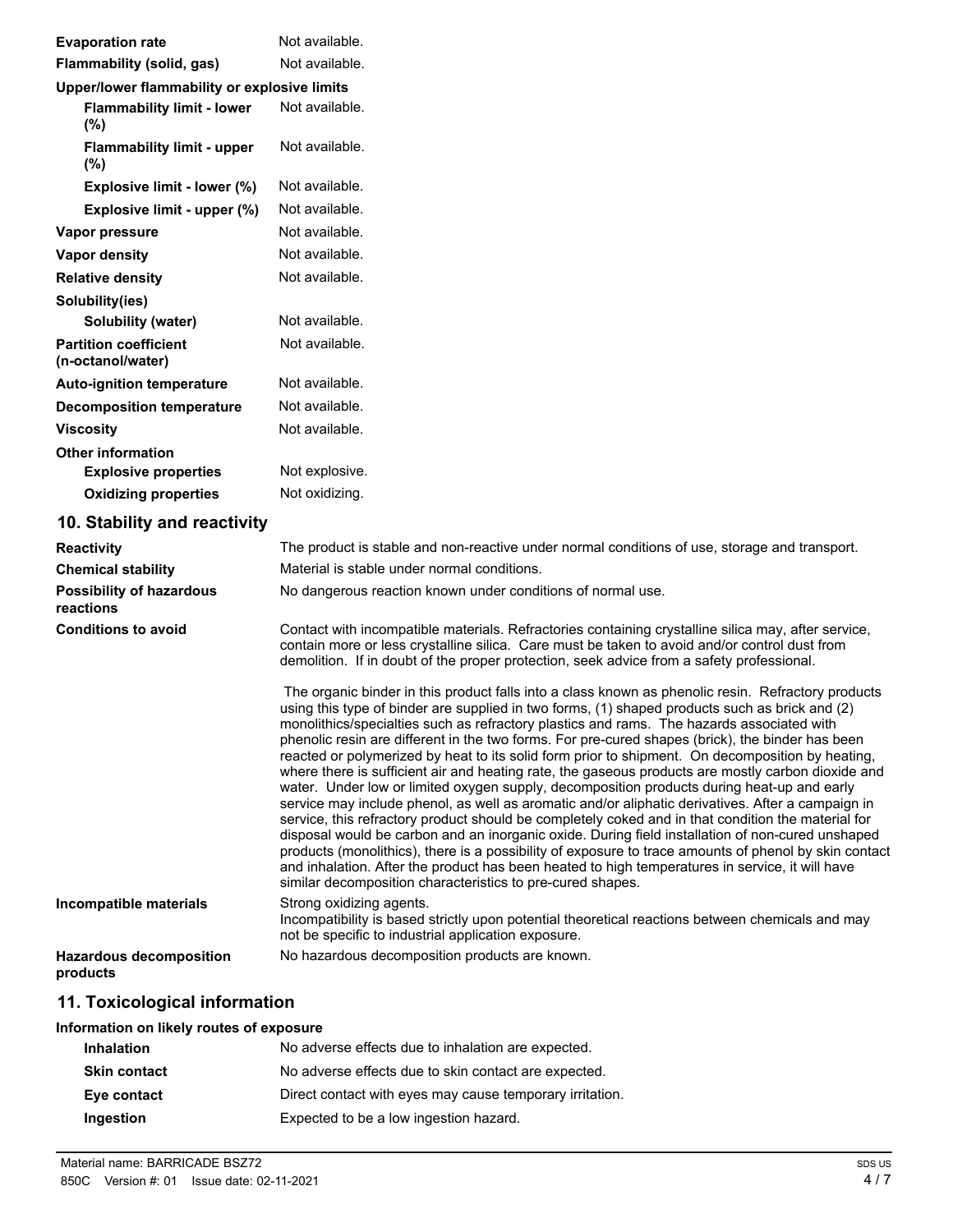| Symptoms related to the<br>physical, chemical and<br>toxicological characteristics | Direct contact with eyes may cause temporary irritation.       |                                                                                                                                                                                                                                                                                                          |
|------------------------------------------------------------------------------------|----------------------------------------------------------------|----------------------------------------------------------------------------------------------------------------------------------------------------------------------------------------------------------------------------------------------------------------------------------------------------------|
| Information on toxicological effects                                               |                                                                |                                                                                                                                                                                                                                                                                                          |
| <b>Acute toxicity</b>                                                              | Not available.                                                 |                                                                                                                                                                                                                                                                                                          |
| <b>Skin corrosion/irritation</b>                                                   | Prolonged skin contact may cause temporary irritation.         |                                                                                                                                                                                                                                                                                                          |
| Serious eye damage/eye<br>irritation                                               | Direct contact with eyes may cause temporary irritation.       |                                                                                                                                                                                                                                                                                                          |
| Respiratory or skin sensitization                                                  |                                                                |                                                                                                                                                                                                                                                                                                          |
| <b>Respiratory sensitization</b>                                                   | Not a respiratory sensitizer.                                  |                                                                                                                                                                                                                                                                                                          |
| <b>Skin sensitization</b>                                                          | This product is not expected to cause skin sensitization.      |                                                                                                                                                                                                                                                                                                          |
| <b>Germ cell mutagenicity</b>                                                      | mutagenic or genotoxic.                                        | No data available to indicate product or any components present at greater than 0.1% are                                                                                                                                                                                                                 |
| Carcinogenicity                                                                    | Not classifiable as to carcinogenicity to humans.              |                                                                                                                                                                                                                                                                                                          |
| IARC Monographs. Overall Evaluation of Carcinogenicity                             |                                                                |                                                                                                                                                                                                                                                                                                          |
| Benzo(a)pyrene (CAS 50-32-8)<br>Carbon Black (CAS 1333-86-4)                       | OSHA Specifically Regulated Substances (29 CFR 1910.1001-1052) | 1 Carcinogenic to humans.<br>2B Possibly carcinogenic to humans.                                                                                                                                                                                                                                         |
| Not regulated.                                                                     |                                                                |                                                                                                                                                                                                                                                                                                          |
|                                                                                    | US. National Toxicology Program (NTP) Report on Carcinogens    |                                                                                                                                                                                                                                                                                                          |
| Benzo(a)pyrene (CAS 50-32-8)                                                       |                                                                | Known To Be Human Carcinogen.<br>Reasonably Anticipated to be a Human Carcinogen.                                                                                                                                                                                                                        |
| Carbon Black (CAS 1333-86-4)                                                       |                                                                | Known To Be Human Carcinogen.                                                                                                                                                                                                                                                                            |
| <b>Reproductive toxicity</b>                                                       |                                                                | This product is not expected to cause reproductive or developmental effects.                                                                                                                                                                                                                             |
| Specific target organ toxicity -<br>single exposure                                | Not classified.                                                |                                                                                                                                                                                                                                                                                                          |
| Specific target organ toxicity -<br>repeated exposure                              | Not classified.                                                |                                                                                                                                                                                                                                                                                                          |
| <b>Aspiration hazard</b>                                                           | Not an aspiration hazard.                                      |                                                                                                                                                                                                                                                                                                          |
| 12. Ecological information                                                         |                                                                |                                                                                                                                                                                                                                                                                                          |
| <b>Ecotoxicity</b>                                                                 |                                                                | The product is not classified as environmentally hazardous. However, this does not exclude the<br>possibility that large or frequent spills can have a harmful or damaging effect on the environment.                                                                                                    |
| Persistence and degradability                                                      |                                                                | No data is available on the degradability of any ingredients in the mixture.                                                                                                                                                                                                                             |
| <b>Bioaccumulative potential</b>                                                   |                                                                |                                                                                                                                                                                                                                                                                                          |
| Partition coefficient n-octanol / water (log Kow)<br>Benzo(a)pyrene                |                                                                | 5.97                                                                                                                                                                                                                                                                                                     |
| <b>Mobility in soil</b>                                                            | No data available.                                             |                                                                                                                                                                                                                                                                                                          |
| Other adverse effects                                                              |                                                                | No other adverse environmental effects (e.g. ozone depletion, photochemical ozone creation<br>potential, endocrine disruption, global warming potential) are expected from this component.                                                                                                               |
| 13. Disposal considerations                                                        |                                                                |                                                                                                                                                                                                                                                                                                          |
| <b>Disposal instructions</b>                                                       | for hazardous waste.                                           | This product, in its present state, when discarded or disposed of, is not a hazardous waste<br>according to Federal regulations (40 CFR 261.4 (b)(4)). Under RCRA, it is the responsibility of the<br>user of the product to determine, at the time of disposal, whether the product meets RCRA criteria |
| <b>Hazardous waste code</b>                                                        | responsible authority.                                         | Since this product is used in several industries, no Waste Code can be provided by the supplier.<br>The Waste Code should be determined in arrangement with your waste disposal partner or the                                                                                                           |
| Waste from residues / unused<br>products                                           | Not available.                                                 |                                                                                                                                                                                                                                                                                                          |
| <b>Contaminated packaging</b>                                                      | Not available.                                                 |                                                                                                                                                                                                                                                                                                          |
| 14. Transport information                                                          |                                                                |                                                                                                                                                                                                                                                                                                          |

## **DOT**

Not regulated as dangerous goods.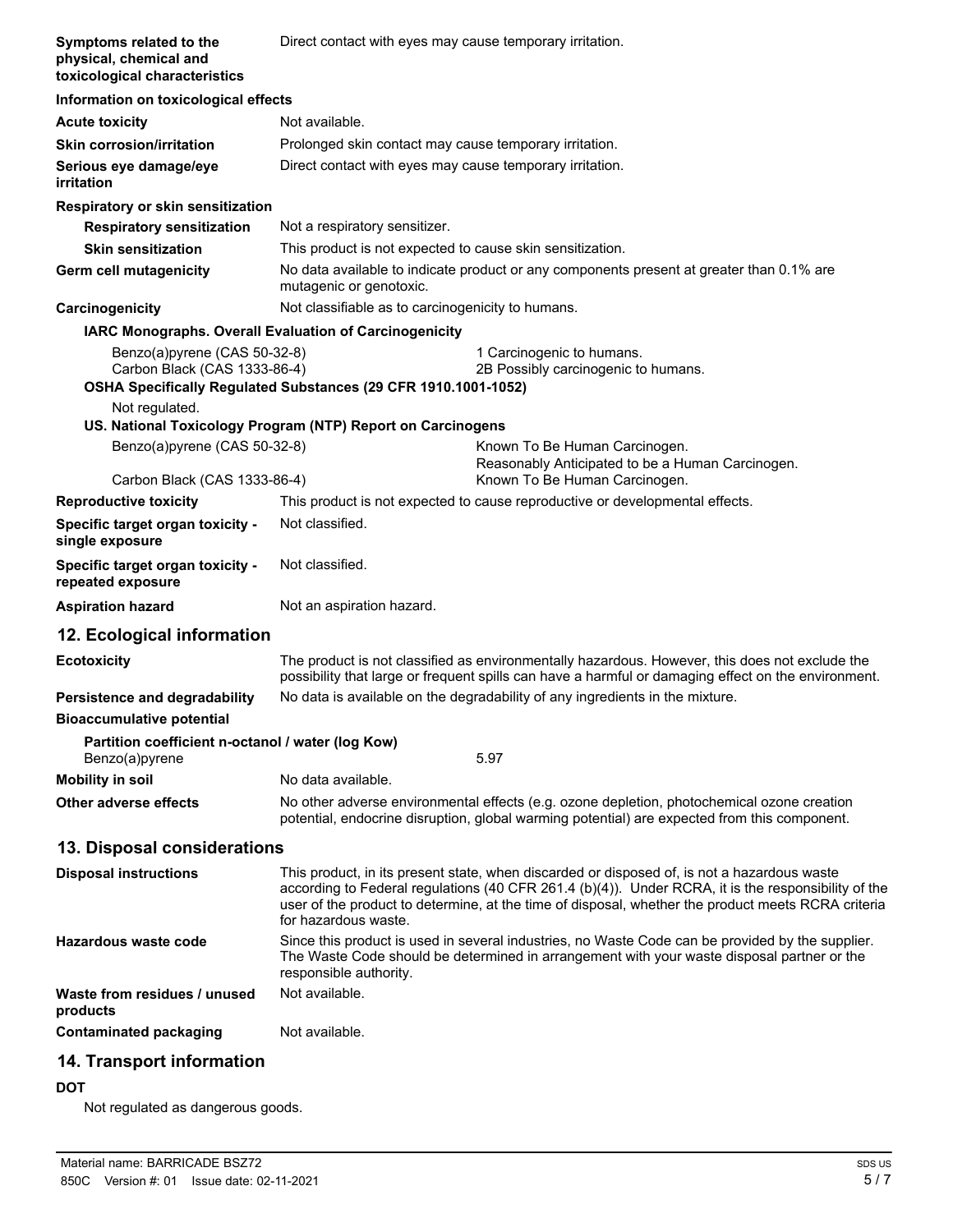### **IATA**

Not regulated as dangerous goods.

#### **IMDG**

Not regulated as dangerous goods.

**Transport in bulk according to** Not applicable. **Annex II of MARPOL 73/78 and the IBC Code**

# **15. Regulatory information**

| <b>19. Regulatory Information</b>                                                                    |                                 |                                                                                  |                                                                                                                                                                                                                                                                                                                        |                        |
|------------------------------------------------------------------------------------------------------|---------------------------------|----------------------------------------------------------------------------------|------------------------------------------------------------------------------------------------------------------------------------------------------------------------------------------------------------------------------------------------------------------------------------------------------------------------|------------------------|
| US federal regulations                                                                               |                                 | on the TSCA chemical substance inventory where required.                         | This product is not known to be a "Hazardous Chemical" as defined by the OSHA Hazard<br>Communication Standard, 29 CFR 1910.1200. All chemical substances in this product are listed                                                                                                                                   |                        |
| TSCA Section 12(b) Export Notification (40 CFR 707, Subpt. D)                                        |                                 |                                                                                  |                                                                                                                                                                                                                                                                                                                        |                        |
| Not regulated.<br><b>CERCLA Hazardous Substance List (40 CFR 302.4)</b>                              |                                 |                                                                                  |                                                                                                                                                                                                                                                                                                                        |                        |
| Benzo(a)pyrene (CAS 50-32-8)                                                                         |                                 | Listed.                                                                          |                                                                                                                                                                                                                                                                                                                        |                        |
| <b>SARA 304 Emergency release notification</b>                                                       |                                 |                                                                                  |                                                                                                                                                                                                                                                                                                                        |                        |
| Not regulated.                                                                                       |                                 |                                                                                  |                                                                                                                                                                                                                                                                                                                        |                        |
| OSHA Specifically Regulated Substances (29 CFR 1910.1001-1052)<br>Not regulated.                     |                                 |                                                                                  |                                                                                                                                                                                                                                                                                                                        |                        |
| Superfund Amendments and Reauthorization Act of 1986 (SARA)                                          |                                 |                                                                                  |                                                                                                                                                                                                                                                                                                                        |                        |
| <b>SARA 302 Extremely hazardous substance</b>                                                        |                                 |                                                                                  |                                                                                                                                                                                                                                                                                                                        |                        |
| Not listed.                                                                                          |                                 |                                                                                  |                                                                                                                                                                                                                                                                                                                        |                        |
| SARA 311/312 Hazardous<br>chemical                                                                   | No (Exempt)                     |                                                                                  |                                                                                                                                                                                                                                                                                                                        |                        |
| SARA 313 (TRI reporting)                                                                             |                                 |                                                                                  |                                                                                                                                                                                                                                                                                                                        |                        |
| <b>Chemical name</b>                                                                                 |                                 | <b>CAS number</b>                                                                | % by wt.                                                                                                                                                                                                                                                                                                               |                        |
| Benzo(a)pyrene                                                                                       |                                 | $50-32-8$                                                                        | $2.5 - 10$                                                                                                                                                                                                                                                                                                             |                        |
| Other federal regulations                                                                            |                                 |                                                                                  |                                                                                                                                                                                                                                                                                                                        |                        |
| Clean Air Act (CAA) Section 112 Hazardous Air Pollutants (HAPs) List<br>Benzo(a)pyrene (CAS 50-32-8) |                                 | Clean Air Act (CAA) Section 112(r) Accidental Release Prevention (40 CFR 68.130) |                                                                                                                                                                                                                                                                                                                        |                        |
| Not regulated.                                                                                       |                                 |                                                                                  |                                                                                                                                                                                                                                                                                                                        |                        |
| <b>Safe Drinking Water Act</b><br>(SDWA)                                                             | Not regulated.                  |                                                                                  |                                                                                                                                                                                                                                                                                                                        |                        |
| US state regulations                                                                                 |                                 |                                                                                  |                                                                                                                                                                                                                                                                                                                        |                        |
| <b>California Proposition 65</b>                                                                     |                                 |                                                                                  |                                                                                                                                                                                                                                                                                                                        |                        |
|                                                                                                      |                                 |                                                                                  | <b>WARNING:</b> This product can expose you to chemicals including Carbon Black, which is known to the State of<br>California to cause cancer, and Ethane-1,2-diol, which is known to the State of California to cause<br>birth defects or other reproductive harm. For more information go to www.P65Warnings.ca.gov. |                        |
|                                                                                                      |                                 | California Proposition 65 - CRT: Listed date/Carcinogenic substance              |                                                                                                                                                                                                                                                                                                                        |                        |
| Benzo(a)pyrene (CAS 50-32-8)                                                                         |                                 | Listed: July 1, 1987                                                             |                                                                                                                                                                                                                                                                                                                        |                        |
| Carbon Black (CAS 1333-86-4)                                                                         |                                 | Listed: February 21, 2003                                                        |                                                                                                                                                                                                                                                                                                                        |                        |
| subd. $(a)$                                                                                          |                                 |                                                                                  | US. California. Candidate Chemicals List. Safer Consumer Products Regulations (Cal. Code Regs, tit. 22, 69502.3,                                                                                                                                                                                                       |                        |
| Benzo(a)pyrene (CAS 50-32-8)<br>Carbon Black (CAS 1333-86-4)                                         | Magnesium Oxide (CAS 1309-48-4) |                                                                                  |                                                                                                                                                                                                                                                                                                                        |                        |
| PITCH (CAS 61789-60-4)                                                                               |                                 |                                                                                  |                                                                                                                                                                                                                                                                                                                        |                        |
| <b>International Inventories</b>                                                                     |                                 |                                                                                  |                                                                                                                                                                                                                                                                                                                        |                        |
| Country(s) or region                                                                                 | Inventory name                  |                                                                                  |                                                                                                                                                                                                                                                                                                                        | On inventory (yes/no)* |
| Australia                                                                                            |                                 | Australian Inventory of Chemical Substances (AICS)                               |                                                                                                                                                                                                                                                                                                                        | No                     |
| Canada                                                                                               | Domestic Substances List (DSL)  |                                                                                  |                                                                                                                                                                                                                                                                                                                        | No                     |
| Canada                                                                                               |                                 | Non-Domestic Substances List (NDSL)                                              |                                                                                                                                                                                                                                                                                                                        | No                     |
|                                                                                                      |                                 |                                                                                  |                                                                                                                                                                                                                                                                                                                        |                        |